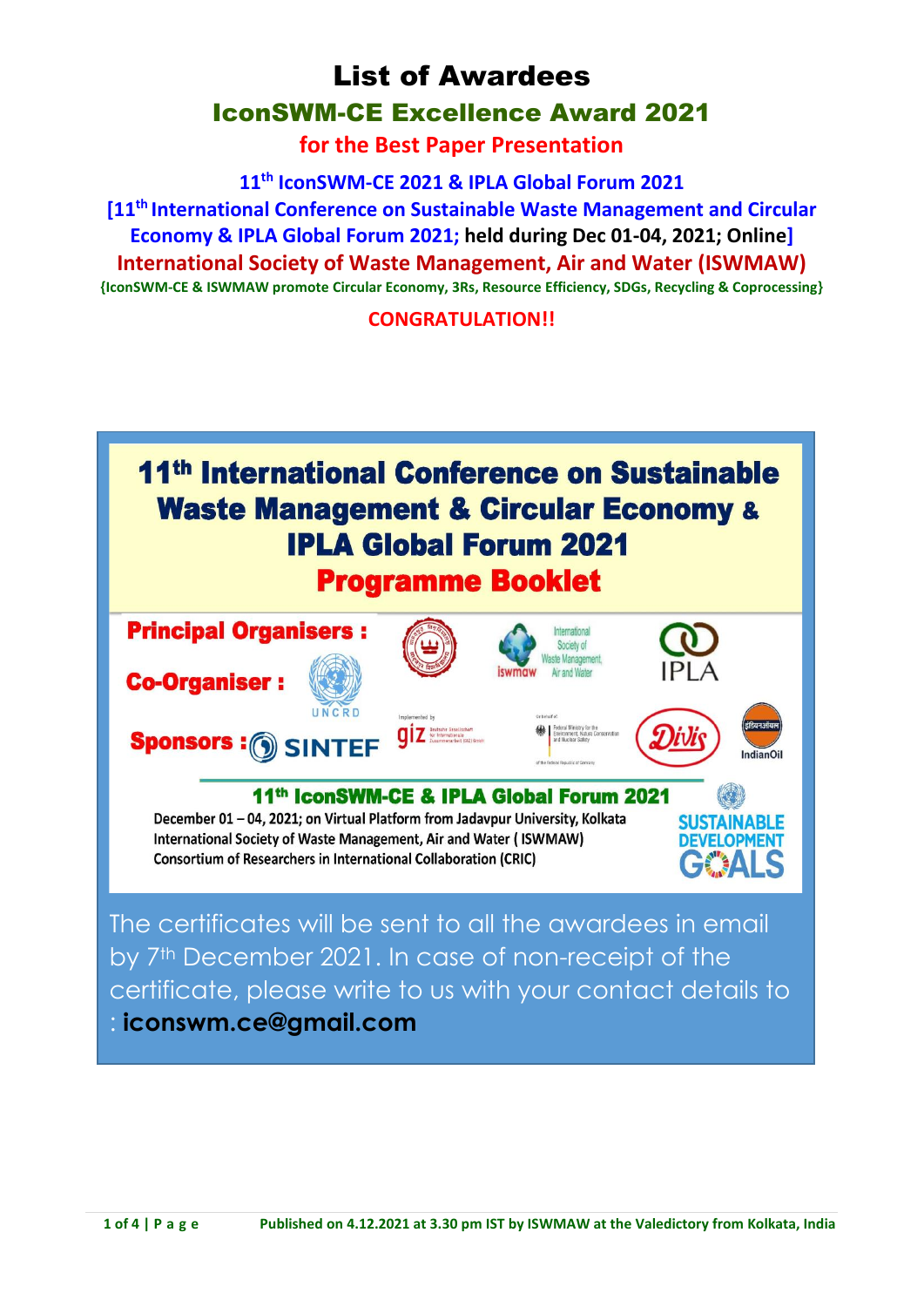**for the Best Paper Presentation**

**11th IconSWM-CE 2021 & IPLA Global Forum 2021**

**[11th International Conference on Sustainable Waste Management and Circular Economy & IPLA Global Forum 2021; held during Dec 01-04, 2021; Online] International Society of Waste Management, Air and Water (ISWMAW) {IconSWM-CE & ISWMAW promote Circular Economy, 3Rs, Resource Efficiency, SDGs, Recycling & Coprocessing}** 

| <b>SI</b> | <b>Name</b>                                                                 | <b>Title of Presentation &amp; Paper</b>                                                                                                                         |
|-----------|-----------------------------------------------------------------------------|------------------------------------------------------------------------------------------------------------------------------------------------------------------|
| 1.        | Ms. Sayaka Ono, Thailand                                                    | AB_129: 3R, Circular Economy, Resource Recovery &<br>Efficiency, Plastic Waste, Analytical Framework, Japan                                                      |
| 2.        | Liju Mathew, S. Manuja, V. Nandan,<br>India                                 | AB_108: Push and Pull along circular economy to<br>reduce marine litter- A case study                                                                            |
| 3.        | <b>Thenepalli Thriveni,</b><br>India                                        | AB_50: Preliminary Investigation On Carbon Dioxide<br>Sequestration of Municipal Solid Waste Incineration<br><b>Ash Samples</b>                                  |
| 4.        | Pradeep Kumar Khandelwal, A Jain,<br>India                                  | AB_89: A New Paradigm to Sustainable Plastic Waste<br>Management in a City                                                                                       |
| 5.        | Anjali T.B, A. K. B, M P. K A M, India                                      | AB_33: Effect of Sawdust Biochar Supplement on<br>Seed Germination and Growth Parameters of Uma<br><b>Rice Variety</b>                                           |
| 6.        | Sudhakaran,<br><b>Ajith</b><br>R.<br>Rajan,<br>А.<br>Ravindranath, India.   | AB_32: Coir waste as a source of energy: Utilization<br>through pyrolysis and its characterization                                                               |
| 7.        | P. Satpathy, K. Wunder, M. Vaske, S.<br><b>Steinigeweg, Emden, Germany;</b> | AB_250: Enhanced biogas production due to<br>synergistic effects of brown sea weed from the North<br>Sea coast                                                   |
| 8.        | Gianlauro Casoli,<br><b>Italy</b>                                           | The Reliability and Efficacy of Research and<br>Innovation in Plastic Materials: A Complex Systemic<br>Critique in a logic of Circular Economy                   |
| 9.        | P N Begum, P. B Rao, V. K Naik, India;                                      | AB_69: Role of Small-Scale Industries in SWM in INDIA<br>- An Approach towards Circular Economy                                                                  |
| 10.       | Nandini Saxena, M. P. Rai, India.                                           | FP_172: Microalgae Coelastrella sp. KJ04 assisted<br>industrial effluent treatment and improved lipid<br>production: An integrated approach                      |
| 11.       | Maróti G, Wirth R, Hungary.                                                 | AB_177: Chlorella vulgaris and its phycosphere in<br>wastewater: Microalgae-bacteria interactions during<br>nutrient removal                                     |
| 12.       | N. Buachidze, N. Dzebisashvili, G.<br>Berechikidze, Georgia,                | FP 13: Evaluation of the Results of Chemical and<br>Microbiological Analysis of Soil and Water of Territory<br>of Some Official and Illegal Landfills in Georgia |
| 13.       | Aida Ben Hassen Trabelsi, Tunisia;                                          | AB_243: Energy and Material Recovery from Waste in<br>Tunisia: Opportunities for the implementation of<br><b>Circular Economy Concepts</b>                       |
| 14.       | Asma Ben Abdallah, A. B. H. Trabelsi,<br>D. Mihoubi. Tunisia;               | AB_233: Biomass pyrolysis process:<br>Impact of<br>technological<br>developments<br>and<br>operating<br>parameters on different output products                  |

### **CONGRATULATION!!**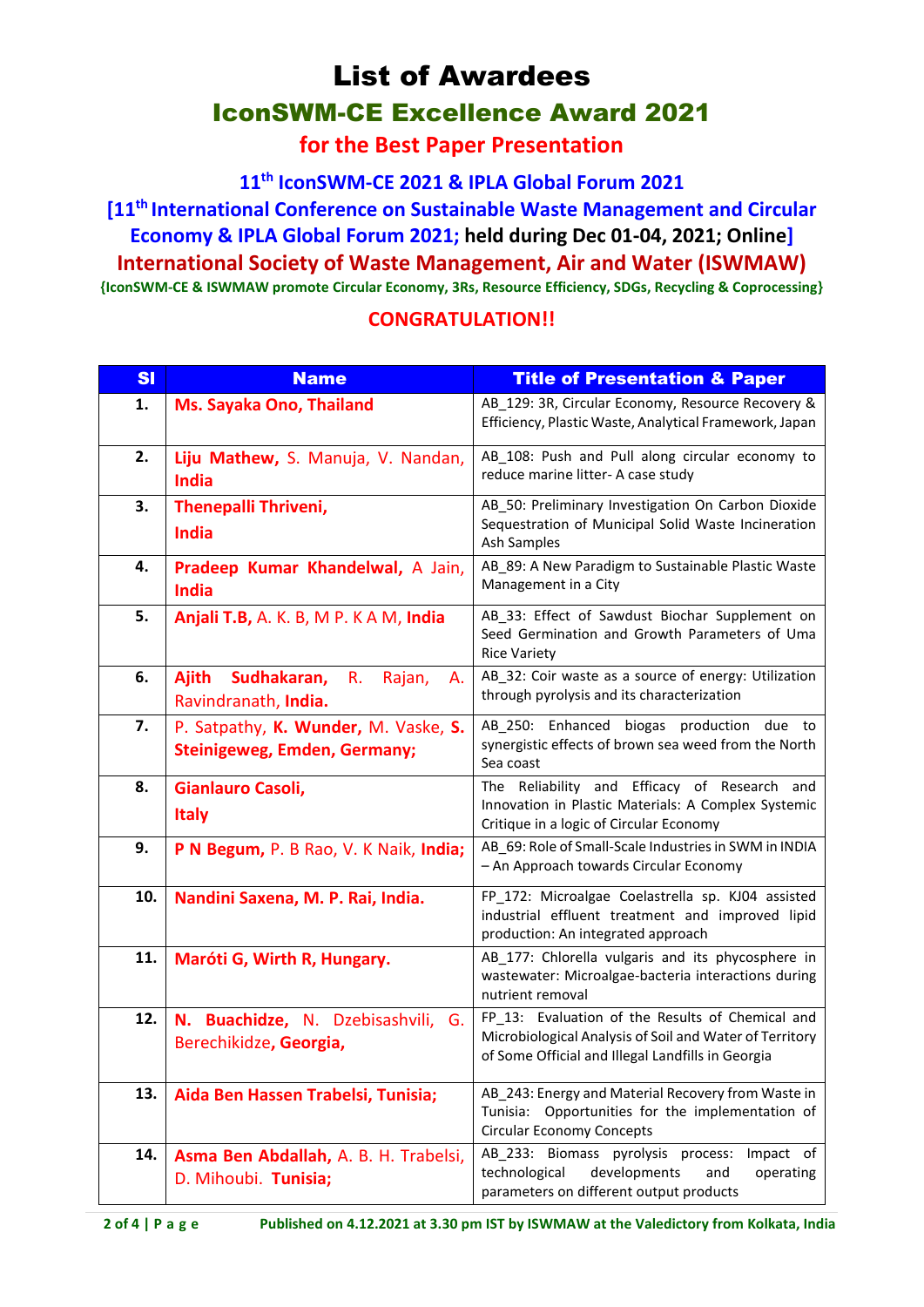**for the Best Paper Presentation**

**11th IconSWM-CE 2021 & IPLA Global Forum 2021**

**[11th International Conference on Sustainable Waste Management and Circular Economy & IPLA Global Forum 2021; held during Dec 01-04, 2021; Online] International Society of Waste Management, Air and Water (ISWMAW) {IconSWM-CE & ISWMAW promote Circular Economy, 3Rs, Resource Efficiency, SDGs, Recycling & Coprocessing}** 

| s <sub>l</sub> | <b>Name</b>                                                                                                        | <b>Title of Presentation &amp; Paper</b>                                                                                                                                                    |
|----------------|--------------------------------------------------------------------------------------------------------------------|---------------------------------------------------------------------------------------------------------------------------------------------------------------------------------------------|
| 15.            | Mabrouka Ben HASSINE, Ben Hassen<br>Trabelsi Aida, Amina Marbrouk EL<br>Asmi, Tunisia;                             | AB_278: Waste management in Tunisia: a review for<br>forthcoming plastics waste energetic fallouts and<br>environmental solutions                                                           |
| 16.            | Mr. Shankar Raman, GM-Zigma,<br><b>India</b>                                                                       | Status of Zigma's landfill mining projects in India and<br>future plans                                                                                                                     |
| 17.            | <b>Moumita</b><br><b>Chakraborty,</b><br>Head-<br><b>Geocycle Asia, India</b>                                      | Holcim India's status on co-processing on NRPW and<br>future plans/projects to address Marine litter                                                                                        |
| 18.            | Rajesh Kumar, Roorkee, India                                                                                       | AB_1 Experimental investigation on the effect of high-<br>volume low-grade stone slurry on mechanical,<br>seismic resistance & thermal properties of Aircrete                               |
| 19.            | D. Babu Rajendra Prasad, India:                                                                                    | AB_121: Control of Agricultural biofuel fed power<br>generation to enhance continuous supply to<br>greenhouse                                                                               |
| 20.            | Jitendra Singh pal, C.S. Choudhari,<br>S.N. Sapali, T.R. Anil, India:                                              | AB_143: Exergy Analysis of Waste Incineration Plant<br><b>Used in Marine Vessels</b>                                                                                                        |
| 21.            | Steffi Formann, T Schliermann, I<br>Hartmann, A Fellner, P Schneider,<br><b>Germany:</b>                           | Combustion<br>of<br>regionally<br>available<br>AB 168:<br>agricultural residues for energetic use of biomass and<br>coupled production of biogenic silica for PM<br>precipitation processes |
| 22.            | Moumita Sharma, A. Bhowal, S.<br>Datta, India.                                                                     | AB 76: Process Intensification in Concentration of<br>fruit juice by Air Stripping in Packed bed under<br>centrifugal field.                                                                |
| 23.            | Bupe G Mwanza, K. W Banda,<br>Zambia.                                                                              | AB_206: Sustainable Development Goals:<br>An<br>Approach to Municipal Solid Waste Management                                                                                                |
| 24.            | Jemo Hunduma, Girmaye Kenasa,<br><b>Ethiopia</b>                                                                   | Production of Vermicompost from Fruit Peel Wastes<br>and its Potential in Growth Promotion of Some<br>Vegetables                                                                            |
| 25.            | S. Kanmani, India                                                                                                  | AB_208: Application of Advanced Oxidation Process<br>in the treatment of Textile Wastewater                                                                                                 |
| 26.            | Chika Aoki- Suzuki, T. Nishiyama,<br>M. Kato, V. Lavtizar, IGES, Japan                                             | AB 254: Policies and Practices of sound materials<br>cycle society in Japan- Transition towards circular<br>economy.                                                                        |
| 27.            | Dezhen Chen, Zhenfei Mei, Shaoheng<br>Ge, Xia Yue, Qing An,<br><b>Tongji</b><br><b>University, Shanghai, China</b> | AB_309: Production of value-added energy products<br>from MSW using MSW-derived char-based catalyst                                                                                         |
| 28.            | David O. Olukanni, D.O. Iyiola, F.A.<br>Adedgemi, E. O. Fagbenle, Nigeria;                                         | AB_201: Biogas Recovery from Anaerobic Digestion<br>of Palm oil Processing Sludge in Nigeria                                                                                                |
| 29.            | Supriyo Majumder, T. Chiranjeevi,<br><b>BPCL, India</b>                                                            | FP_219: Bharat Furno Chem: A Cleaning Chemical<br>for Heaters and Boilers                                                                                                                   |

#### **CONGRATULATION!!**